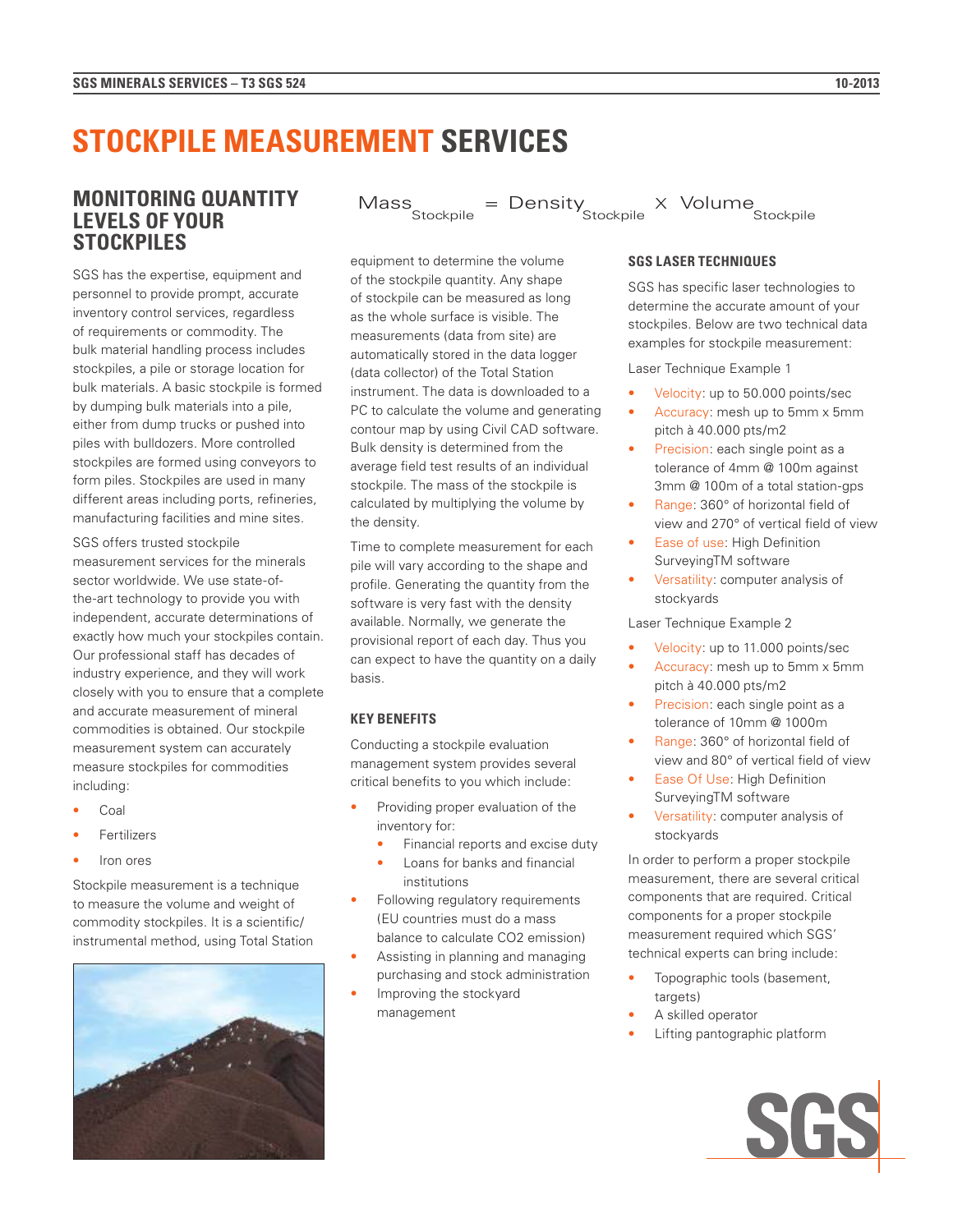- Final computer analysis
- High strength batteries
- High performance PC

#### **DENSITY DETERMINATION**

Determining the density is required to compute your overall tonnage. SGS offers density determination through measurement methods. SGS owned drilling and density sensing equipment is staffed by dedicated professionals whose primary function is to provide data that is used to accurately characterize storage pile density. Stockpile density is not a constant value because of:

- Stratification and compacting (mechanical or natural)
- Height and depth of sampling



#### The Process

The ASTM 6347 Standard states how to determine compacted stockpile density using a radioactive source. The method employed by SGS, representing the latest state-of-the-art technology, utilizes a nuclear depth density gauge. The probe source is a radioactive material that emits gamma radiation at a constant average rate. The gamma rays interact in various processes at the atomic level with the surrounding medium. The number of interactions, or scattering events, per unit time is a function of the density of the medium. The variation in chemical composition of the commodity in storage and the different sources represented in most stockpiles requires calibration of the nuclear depth gauge to a representative sample of the commodity in each stockpile.

Once the nuclear gauge has been calibrated to the commodity, the borings can proceed for the density determination task. After boring, the access tubing is inserted into the bore-hole. The nuclear probe is then lowered into the access tubing and readings are taken at predetermined depth intervals. The nuclear counts are returned to the surface of the stockpile and are recorded for calculation of density.

Best practice is to use a stainless steel cylinder with a diameter 3 - 5 times nominal top size with a length of 1 to 1.5 meters. The cylinder is then insert in the stockpile by bulldozer and extracted with some chains linked to the bulldozer. Once the pipe is extracted using a cap the surface of your commodity is levelled.

With a meter the empty part of the tube is evaluated and by difference the volume of your commodity is obtained. Then the cylinder is emptied in a box and the box weighed. For hard bulk materials such as ferroalloys, where compacting is negligible, then a laser scanner technology can be used. The difference between the empty and full bucket determines the volume. The difference between the bulldozer weight with empty and full bucket determines the mass.

#### **DETERMINING THE VOLUME OF THE STOCKPILE**

Data acquisition at ground level or by photogrammetry is normally conducted in a fashion to satisfy the requirements of a TIN (Triangular Irregular Network) creating software package. Mass points and break lines are collected that describe the surface to be mapped. In order to insure that the volume result includes all the coal in storage and only the coal in storage, the elevation of the soil on which the coal is stored must be known. The information that describes the changing elevation of soil within the storage yard may be referred to as the "base" datum or the soil elevation datum. This datum provides the surface above which coal volume will be calculated. The prismoidal method uses a data point file to create a TIN of the coal surface within the storage





area. The volume of coal within the TIN is then computed by electronically filling the volume of the TIN above the soil elevation datum with prisms or polyhedrons of known volume. The software then totals the number of polyhedrons required to fill the volume of the TIN.

#### **TONNAGE COMPUTATION**

Once the density in pounds per cubic feet and the volume in cubic feet are known, total tons of the commodity in the stockpile are readily determined, using the following calculations: Wet tons = volume (ft3) x density (pcf) / 2,000.